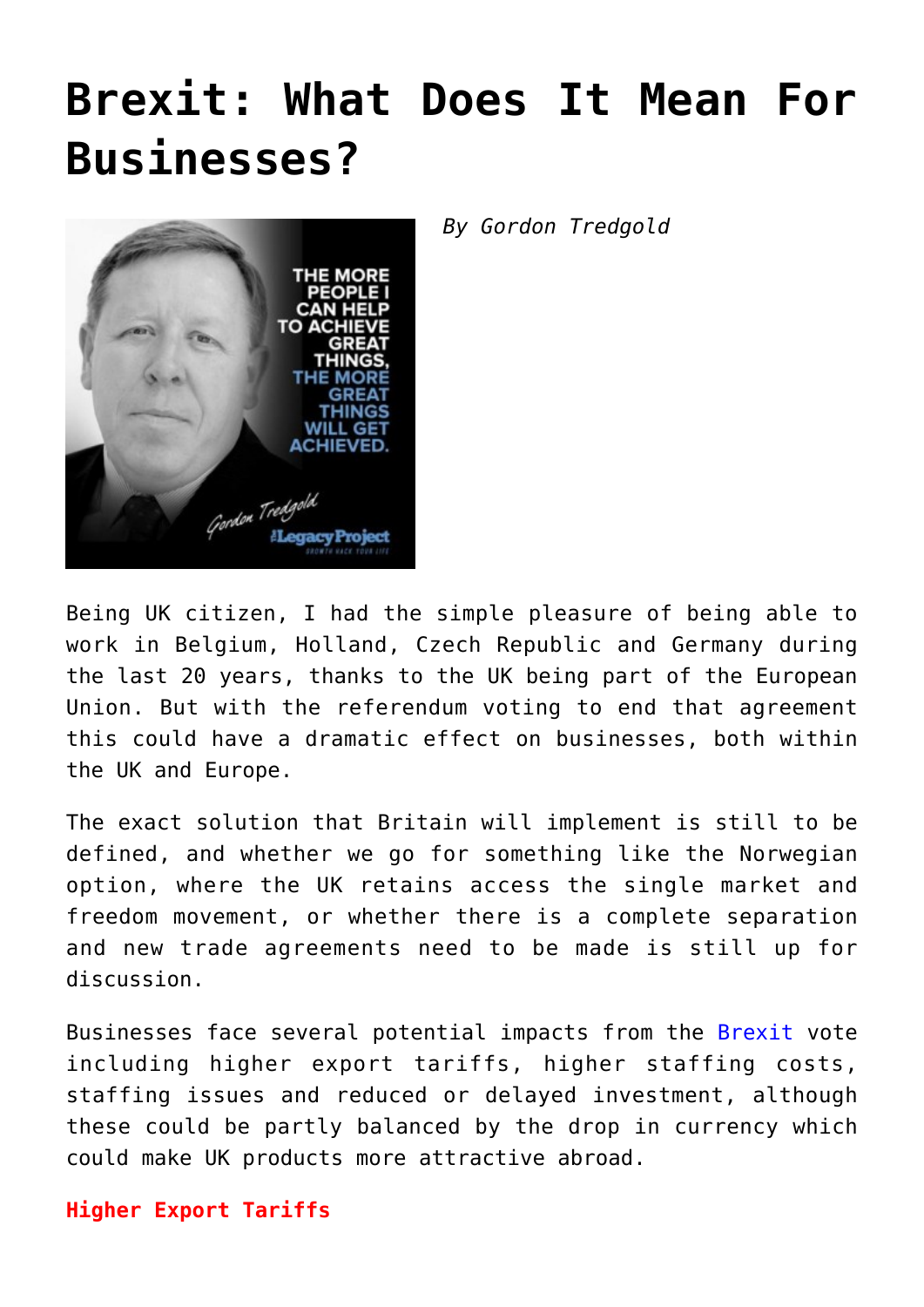The UK Exports around 44% of its trade with the EU countries, and any increase in tariffs would have a direct impact on profitability and pricing, as it's unlikely that the EU will give the UK the same deal as it has now.

## **Higher Staffing Costs/ Staffing Issues**

Membership of the EU gave UK firms access to the entire European labor force, and many highly skilled workers migrated to take up work within the UK. Without access to these resources, staff costs will go up as demand for the UK born resources increases and it could lead to staffing shortages too. There are over 850,000 Polish workers in the UK who took advantage of the opportunity to come here.

There is also the threat of a 'brain drain' as highly skilled British workers choose to move abroad now, to benefit from the opportunities, such as the ones I enjoyed.

## **Reduced/Delayed Investment**

With a smaller workforce and limited markets is unlikely that the UK will be seen as a good investment opportunity for foreign companies. It could see this money go elsewhere, to countries which have full access to the EU workforce and markets. With the uncertainty over the solution, and what the long-term impact would be, I would expect any short- to medium-term investments to be put on hold until the situation becomes clearer.

For large international businesses, the impact could be mitigated by moving their offices abroad, which would have an additional detrimental impact on the UK economy. But for many, given their international nature, it would be possible for them to move their offices to Paris, Madrid or Berlin, and consequently retain access to the markets.

The only thing certain for the UK for the unforeseeable future is uncertainty. Given the need to select a new Prime Minister,